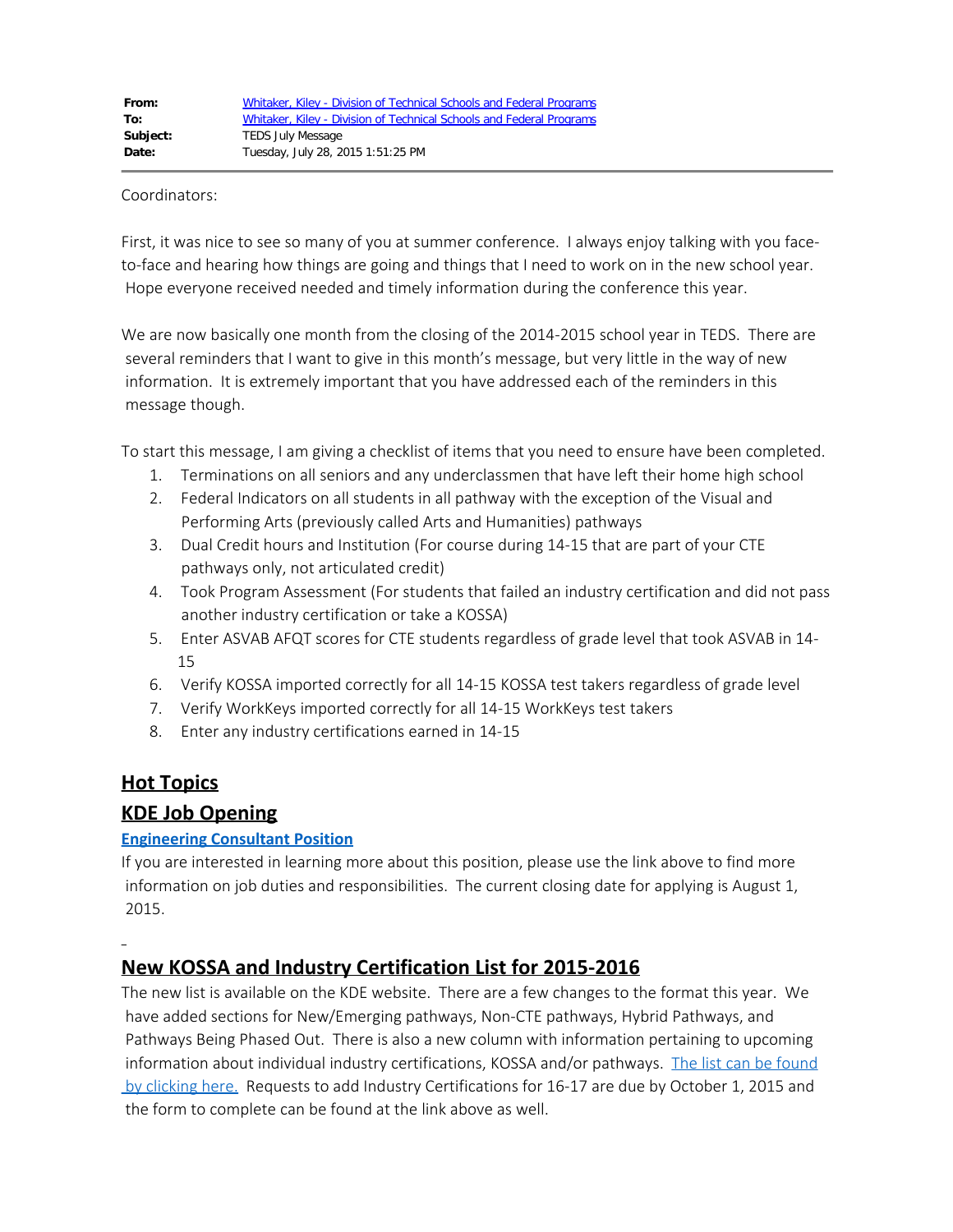## **Pathway Requests for 2015-2016**

Please remember that we have new rules and guidance for all pathway requests and special approval requests for 15-16. [A guidance document can be found here for information on how to](http://education.ky.gov/CTE/ctepa/Pages/default.aspx)  [submit these requests.](http://education.ky.gov/CTE/ctepa/Pages/default.aspx) Requests are due by October 1, 2015 at the latest.

## **Distribution Lists**

There are three roles for CTE on the People Manager system that your district WAAPOC updates with contact information. We have a few concerns with the information on this system. I am asking for your help in making this information more meaningful. Below are the roles and who should be listed there.

**Primary Point of Contact for CTE** – This should be the person in the district who is responsible for completing the Perkins Application and is in charge of reviewing Perkins expenditure requests. This is also the person who will be our main contact for any monitoring that is completed in the district. There should not be a contact for each school, but one for the whole district.

**TEDS Coordinator** – Each School should have a person listed who is responsible for entry and updating of student information in TEDS/TEDS tab in Infinite Campus.

**CTE Coordinator** – This is a role for individuals wishing to receive emails and information from CTE, but are not the data entry or Perkins contact.

### **Terminations**

I will be sending reminder emails to any school that has less than 100% terminations next week.

### **Career Readiness Information**

We will be pulling all data at the beginning of next week for the Office of Assessment and Accountability, which will be used by district contacts to verify CCR information. Please ensure that all information is entered this week if not already in TEDS.

## **TEDS Training**

Claude Christian is finalizing locations and dates for all fall trainings. These will be sent out as soon as dates and locations have been finalized.

### **TEDS Access**

In order to gain access to TEDS, you must attend a TEDS training. Training is required prior to receiving access and once every two years, beginning with the 2014-2015 school year. All new TEDS users will receive their access when they attend training.

# **August 1<sup>st</sup> Transfer**

Please remember that on August  $1<sup>st</sup>$ , Claude Christian will become your main point of contact for TEDS questions and I will remain as your main point of contact for Career Readiness questions.

If you have questions or concerns, please feel free to follow up with Claude or myself.